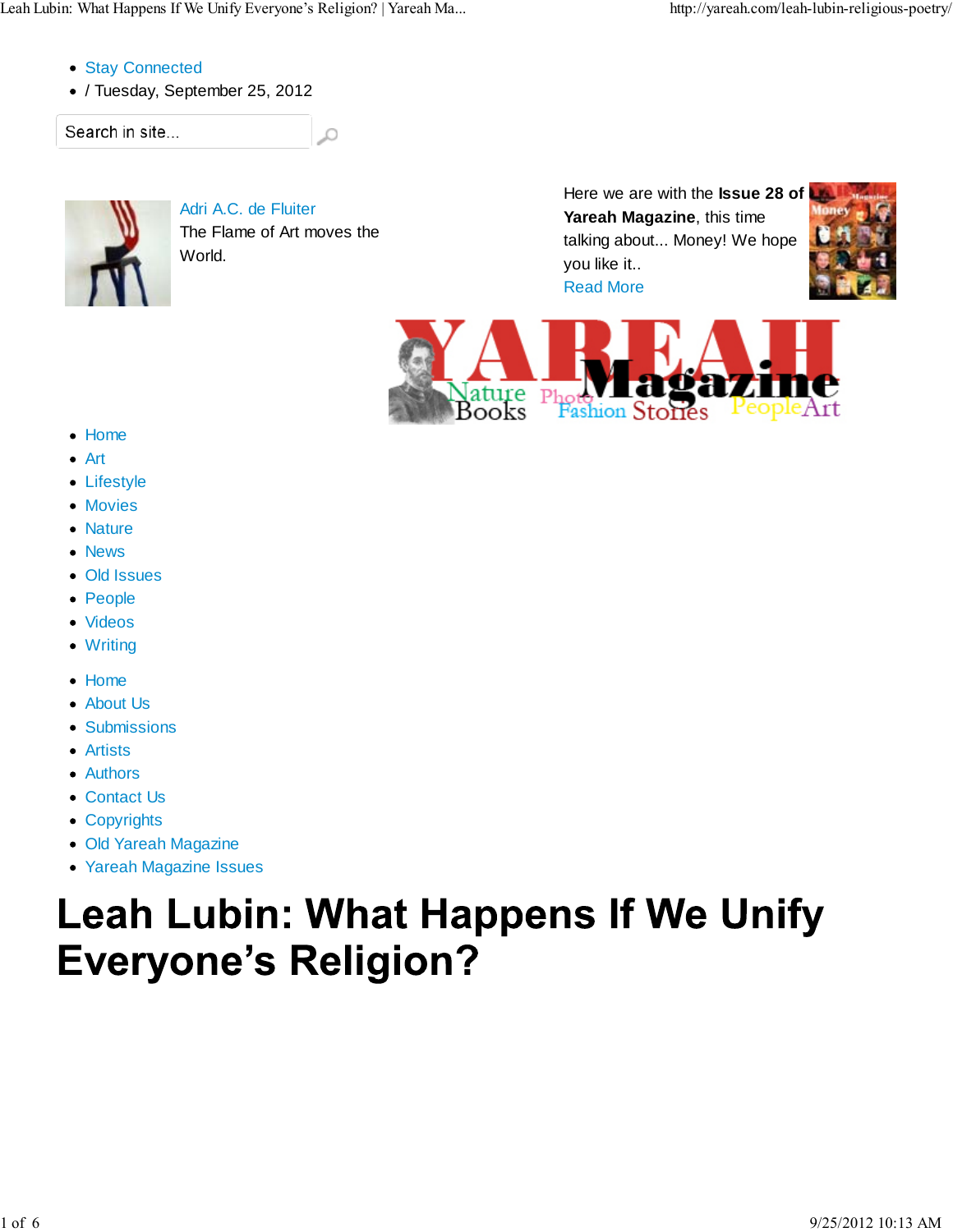

Leah Lubin 's three new mystic ecumenical religious fantastic poems: 'What Happens If We Unify Everyone's Religion?', 'Multiple Universes and Other Realities' and 'To Walk Where No One Has Walked Before'.

As always, Leah Lubin, author and artist, joins science and metaphors, wishes and realities. Enjoy the poems!

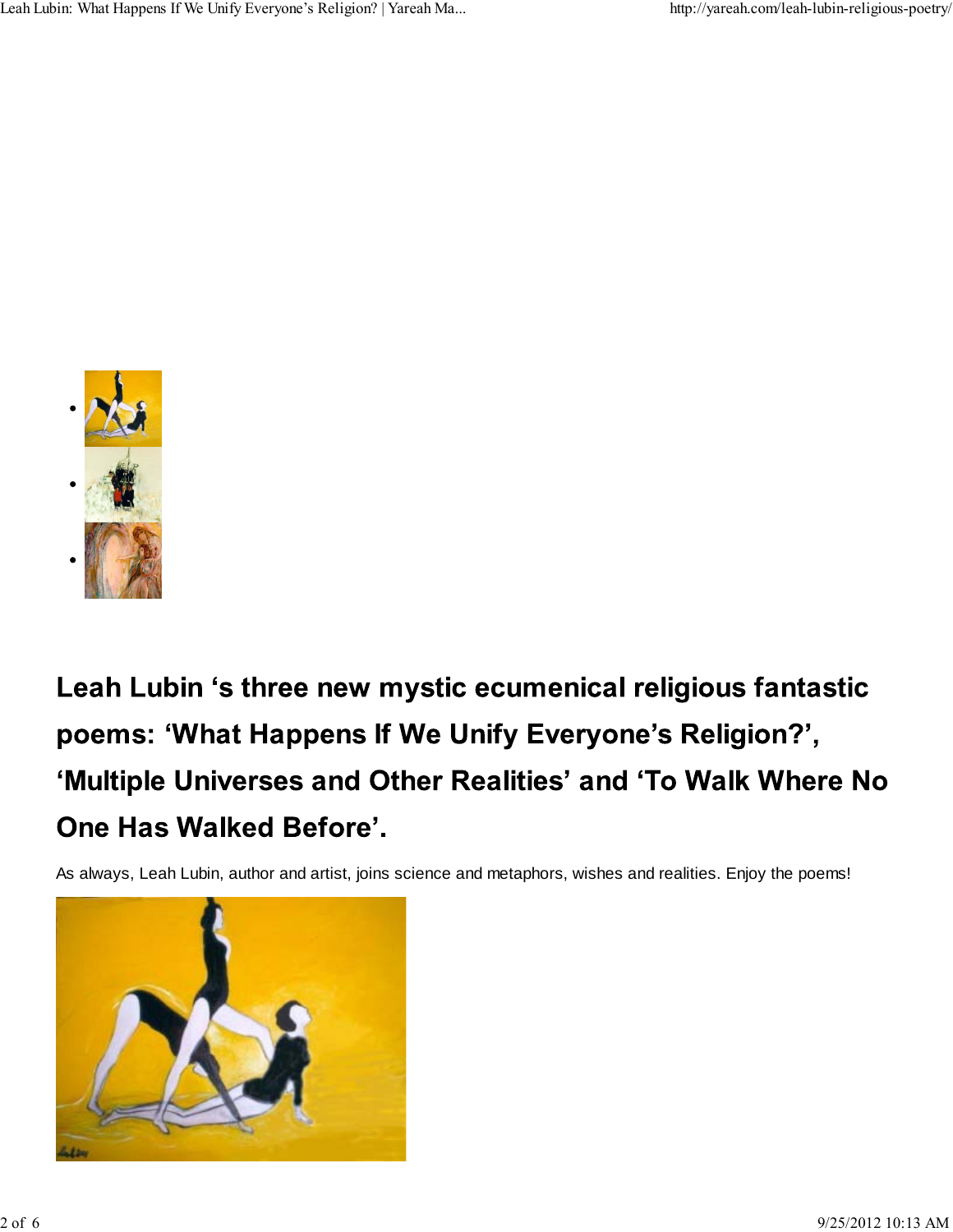Leah Lubin: Salutations To The Sun

| <b>What Happens If We Unify</b>     |
|-------------------------------------|
| <b>Everyone's Religion?</b>         |
| by Leah Lubin                       |
| I do believe that at this point     |
| we all agree that there is only     |
| one God that we all share.          |
| What ever you call him/her is fine. |
| Whatever, your religious choices    |
| are up to you.                      |
| Won't actually make any             |
| difference to the one God, since    |
| God stays the same.                 |
| So, what happens if we unify        |
| everyone's religion?                |
| Just say it's OK to believe any     |
| way you choose.                     |
| We're all different.                |
| There will be freedom.              |
| Let it be.                          |
|                                     |



Leah Lubin: Help me Angel

**Multiple Universes and Other Realities**

by Leah Lubin

When in the process of trying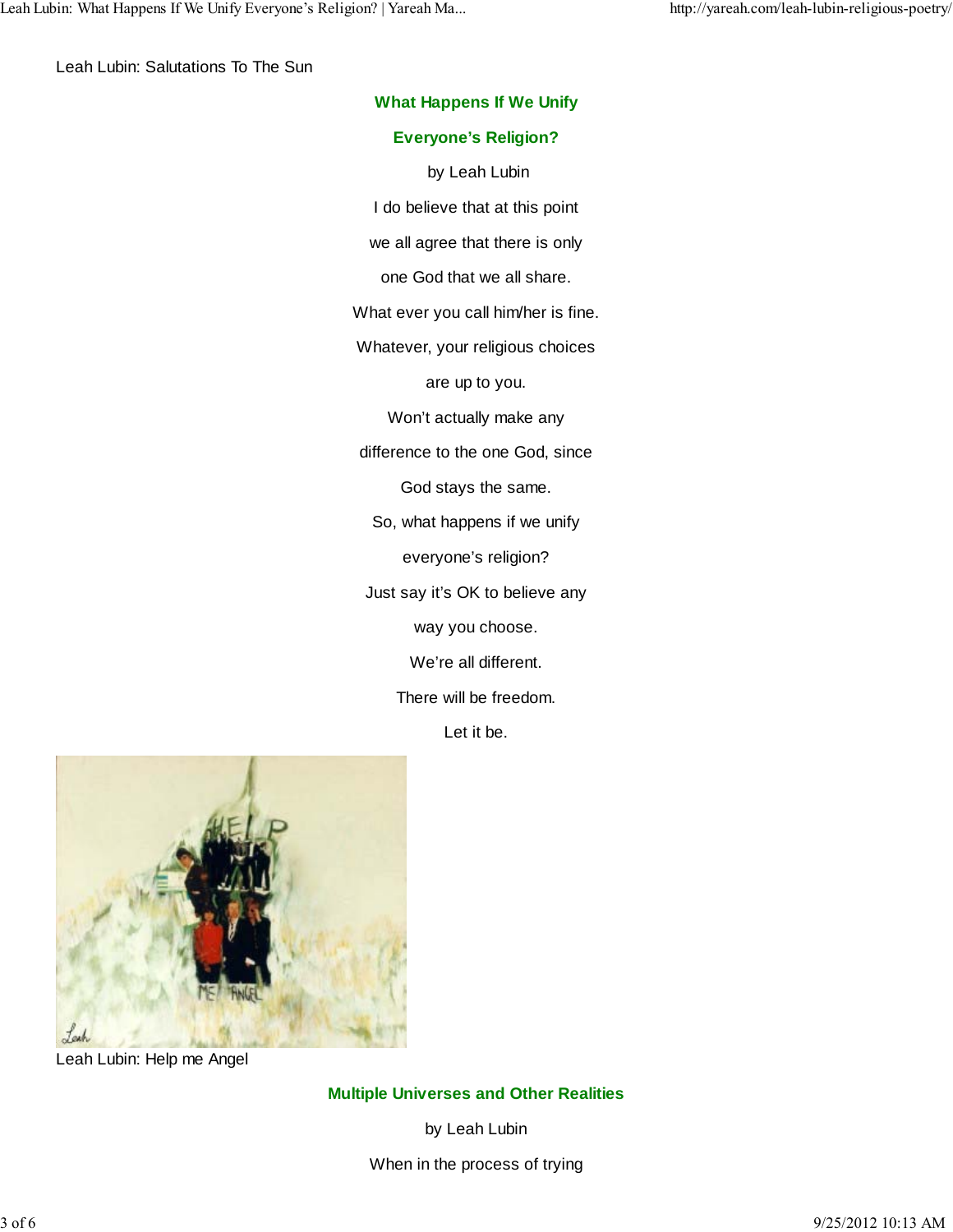to figure out life,

understanding the universe comes first.

The truth is that we are part of

multiple universes and other realities.

Ours includes the planets, stars,

moon, and sun.

But, on other planets, the rules change,

the games different.

So, I don't believe that their business is

ours to know.



Leah Lubin: Into the Light

#### **To Walk Where No One Has Walked Before**

 by Leah Lubin Neil Armstrong left us. Here on Earth, he played a major role for us all to witness. The first human on the Moon. Just imagine for one moment what it must have been like to walk where no one has walked before Of course, it takes bravery and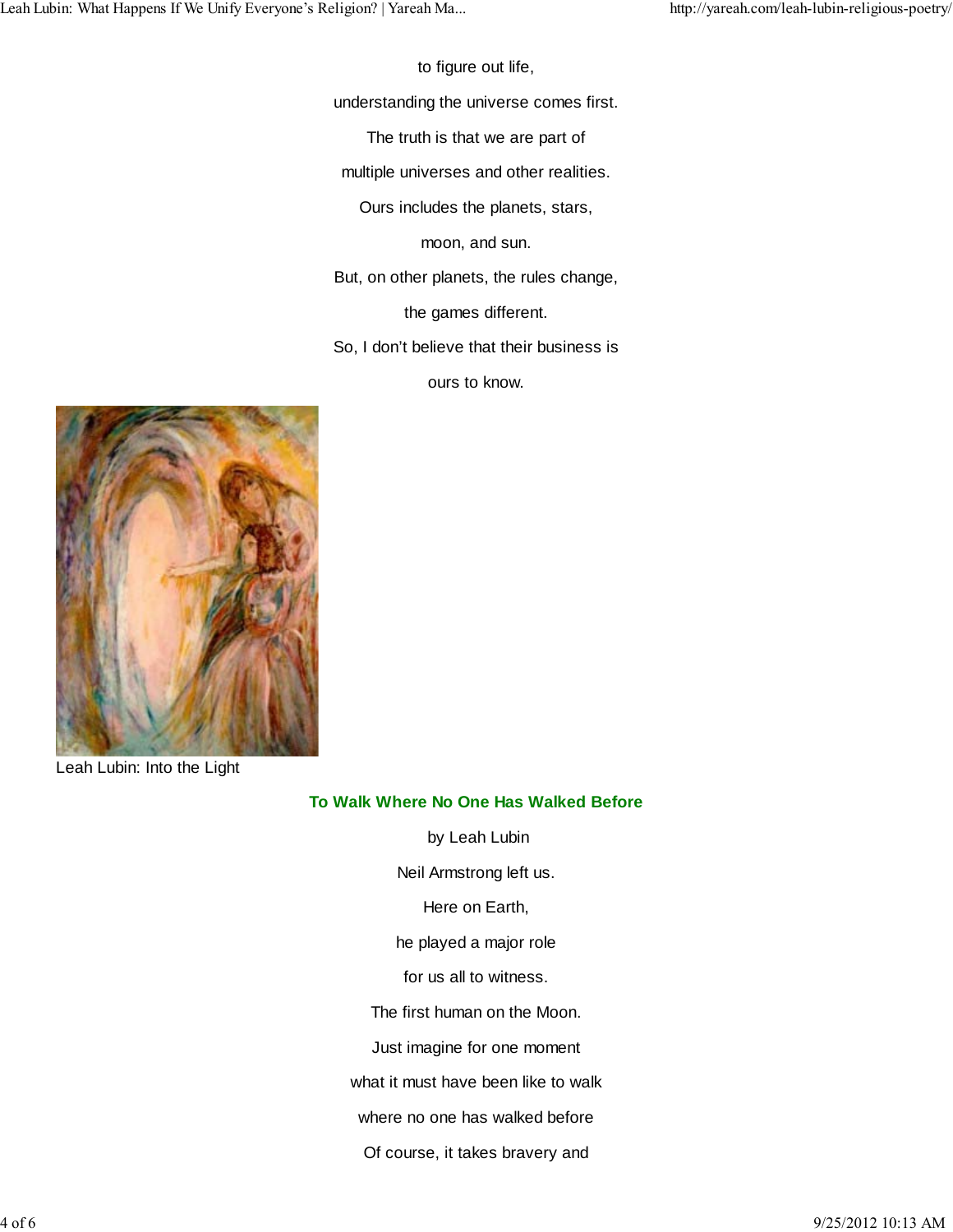**Tweet**  $\langle 7$ 

**ZEMANTA** 

imagination, seeing yourself

walking on the Moon.

Willing to risk it all.

What if you fell into a hole?

You must have thought of family

and friends.

America.

You and me.

Then, he did his walk.

His thing.

His contribution to us here on Earth.

And we say, thank you Neil Armstrong.

More about Leah Lubin: http://www.leahlubin.com/

Like Be the first of your friends to like this.

**Share this:**

#### **Related posts**

- Agape in New York by Gerard Rochford
- A poem about Hypocrisy and Money
- The black black reign of black black gold
- The Chamber, a new poem by Jenean Gilstrap
- Cryptogram, a new poem by S.Hennigan

**Short URL**: http://yareah.com/?p=8922

**SHFFIG \* 5 C** 

Posted by Leah Lubin on Sep 24 2012. Filed under Featured Writing and Books, Poerty, Writing. You can

follow any responses to this entry through the RSS 2.0. Responses are currently closed, but you can trackback from your own site.

Comments are closed

### **Author Spotlight**

## **Leah Lubin**

 $\bullet$